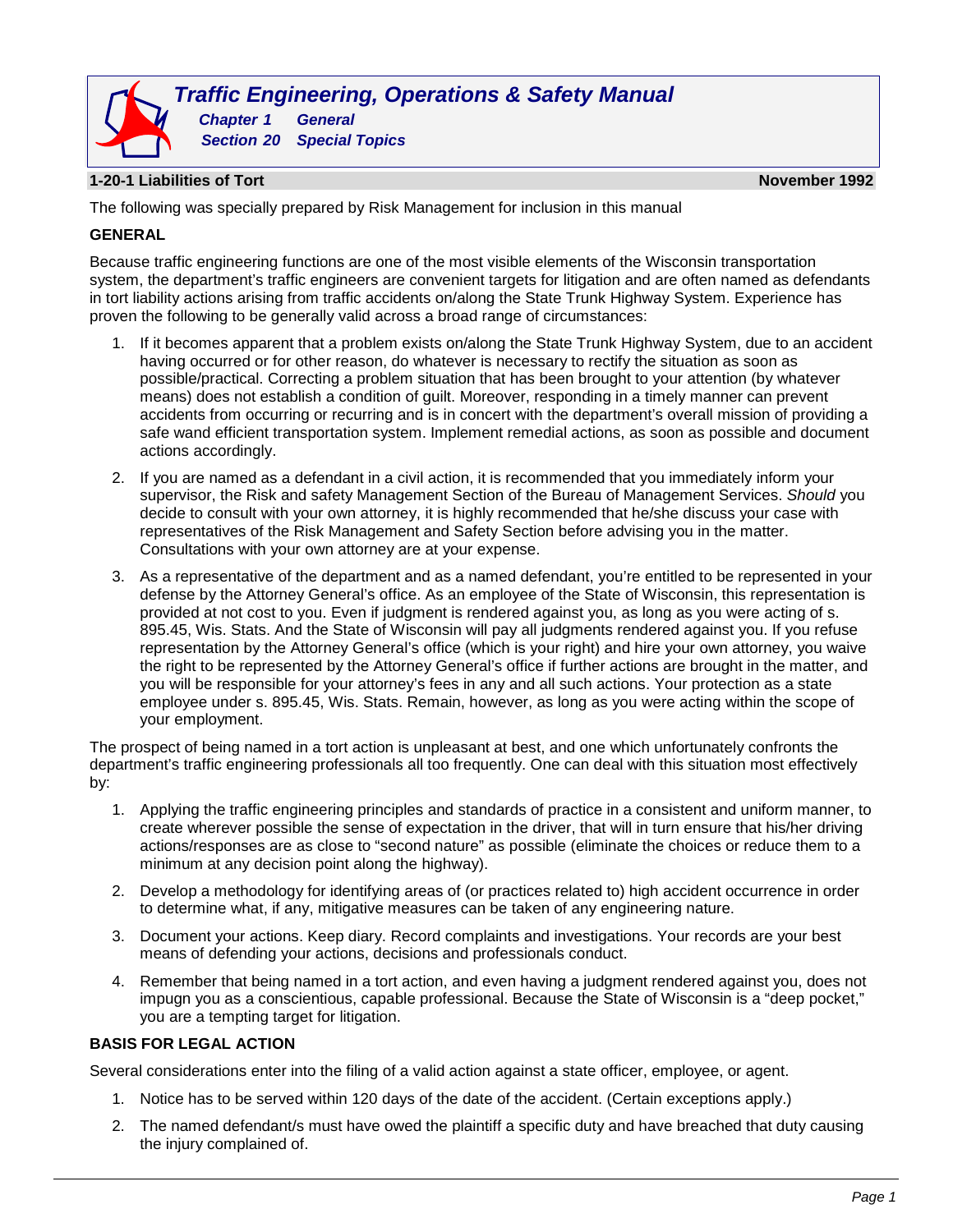The legal duties that accrue to department staff are divided into two categories:

- 1. Ministerial Duties. These are duties, which by their very nature are absolute, imperative and certain as to the time, mode, occasion, and performance that nothing is left for judgment and discretion. Typically, they are duties required by rules, regulations, standards, practice or law. For example, the duty to maintain certain signs or to properly install them.
- 2. Discretionary Duties. These are duties that require the exercise of judgment. Typically, these duties are exercised by upper levels of management. However, it is possible to establish discretion at any level. The true test involves the exercise of judgment, by a qualified and trained professional, over valid alternatives and based upon acceptable standards of the profession. For example, the decision to place a supplemental sign is generally considered to be a discretionary act.
- 3. Negligence. Negligence is the failure to exercise that degree of care expected of any reasonably prudent person in the same or similar circumstances. However, the comparison is based upon what other reasonably prudent traffic engineers would do under the same circumstances. In other words, your actions must be appropriate in terms of the practice of the industry or your profession at the time and not what *may* have been the practice in the past.
- 4. Comparative Negligence. This is a doctrine that assigns negligence to all the parties of a lawsuit in terms of percentages the total of which does not exceed 1005. Then any judgment is reduced by the percent assigned to the plaintiff and if any of the remaining defendants are assigned a percentage greater than that of the plaintiff, those defendants will pay the remaining judgment.
- 5. Joint and Several Liability. This doctrine requires the payment of the entire judgment by any one of the defendants in an action whose negligence is greater than the plaintiff's. That means that if a state employee defendant is assigned 1% more negligence than the plaintiff and some other defendant who *may* be grossly more negligent than the state employee, the state could still be required to pay. This generally happens when the other defendants are not solvent. This doctrine is often referred to as the "deep pocket theory."

# **LIABILITY REDUCTION**

Adverse exposure can and *should* be reduced in the following ways:

# **Pre-accident Actions**

While the efforts of traffic engineers are usually focused upon improving efficiency of operation, reducing accidents is usually a prime consideration. Because the best method of limiting liability is to reduce the potential for accidents, an accident reduction program is an integral part of the overall traffic effort. The following aspects are typically involved:

- A system of regular inspection *should* be established and maintained on a continuing basis.
- Design and operational reviews *should* be conducted before and after installation of traffic control elements.
- A procedure for handling citizen complaints *should* be established and records made and kept.
- Claims and judgments can be a major financial drain, and *should* be a consideration in expanding funds to improve highway systems.
- Engineering countermeasures to accident problems *should* be sought.
- Careful prioritization of needed improvements (as in the Traffic Operations Improvement Program) is an appropriate means of documenting why a specific improvement was not implemented earlier.
- Project and program evaluations should be undertaken regularly. A project is site specific, lending itself to a before-and-after engineering analysis. Program evaluation is a managerial function, and is particularly relevant to accident reduction and tort liability mitigation.
- Utilize positive guidance principles in the operation and the development of improvements to the highway system.
- Evaluate all feasible alternatives.
- Keep the highway system as simple, consistent and forgiving as possible.
- Maintain a system of documentation.

# **Post-accident Actions**

Adequate instructing and training of personnel in on-site actions, accident investigations and use of accident data can go a long way toward preventing further unwarranted accidents close behind the initial incident, thereby reducing liability exposure. While the traffic engineer is not typically involved in site control, he/she is typically involved in analysis of "problem" locations. These investigations enable the cause of accidents to be identified,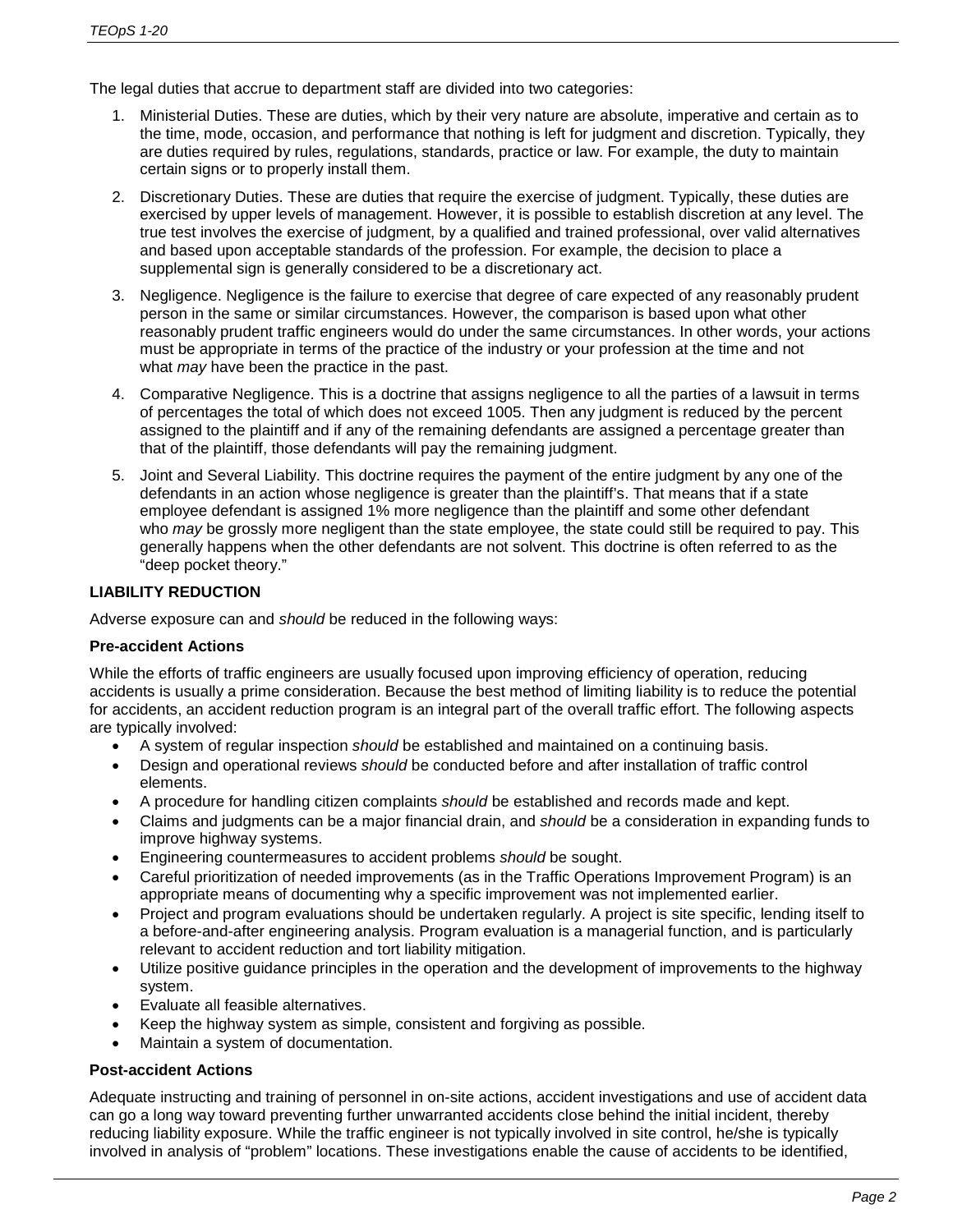and where feasible engineering countermeasures to be implemented.

## **1-20-4 Indemnification April 1995**

Standard indemnification provisions occur mostly in two areas in the Division of Highway's policies. One is in Standard Spec 107 covering construction activities. The basic premise there is that the contractor insures us while the construction activity is occurring. It also covers actions resulting from faulty materials or construction. The second indemnification in use is the standard provision for utility-type facilities administered by the Maintenance Office. This provision is part of every utility permit and is referenced therein to policy 96.03 of the Utility Accommodation Policy. This indemnification is tailored to cover the liability occurring while an object, most commonly a utility pole, is being installed, and also to cover liability during the time the object remains on the ROW.

The Office of Traffic has found on several occasions that Regional offices have attached the above indemnification to various traffic related permits issued by the Regions. These permits include closure of highway, banners, snowmobile crossings, and highway lighting. The Office of Traffic does not endorse the use of indemnification provisions. The perceived need for and use of provisions is left up to the Region. The following advisory comments about the usage *may* be helpful, however.

The Maintenance indemnification is tailored to cover utility-type situations. The provision first covers the period of installation, with the implication that the applicant *may* damage someone else's utility, and secondly, the period while the object is in place, which of course would be many years. The primary concern during that time could be inferred to be mainly crashes with the poles. The Maintenance indemnification applies to situations very similar to that covered by lighting permits, permits for flashing beacons and banners over highways, where new poles or supports are set. From that standpoint the Regions *may*, if they so choose, make use of or make reference to the Maintenance indemnification, using the full name.

On the other hand the Maintenance policy does not appear to fit the situations involved in highway closures, snowmobile crossings or routes, or painting crosswalks, etc. In these cases the anticipated major problem would likely be vehicle crashes resulting from alleged inadequate signing, marking or barricading; in other words, something which can be described as a traffic control device misuse or inadequacy. While this guideline makes no recommendation as to the need for indemnification statements in permits issued by the Regions related to traffic operations activities, caution is urged that unless the indemnification is tailored to the nature of the activity or situation the indemnification *may* have little or no substance.

In the case of small communities especially, the inclusion of an indemnification requirement *may* cause their insurance carrier to re-assess their coverage situation.

Indemnification related to work performed for us by others which is not being done under contract administered by the Construction Office *may* be referenced to Standard Spec 107. Again, this is not a recommendation that the activity be covered, but simply an appropriate and approved indemnification clause that can be used if the Region so chooses.

# **1-20-5 Avoiding Utility Damage June 2005**

# **LOCATING PRIOR TO DIGGING**

It is the policy of the Department that all WisDOT employees comply with the provisions of s. 182.0175 (1m)(a), prior to any digging or excavating of earth either on or off the highway right-of-way whether manually or with powered equipment except in those cased where such digging or excavating is necessary for the immediate protection of highway users.

In all cases except emergencies as discussed below, WisDOT employees whose work requires digging or excavating **shall** investigate what utility companies and others *may* have underground transmission lines in the area where the digging or excavating is required. Diggers Hotline (1800-242-8511) **shall** be contacted prior to digging or excavating. No digging or excavating *may* be done until after the locate by Diggers Hotline.

Emergencies in which the practice of contacting the owners *may* be omitted include, in the traffic area, replacement of knocked down, missing, and severely damaged Stop signs, traffic control signals, Stop Ahead signs, Large Arrow signs, and Curve and Turn signs. The installation of new signs (including detour signs) and the routine maintenance of posts are not of an emergency nature.

# **DIGGERS HOTLINE MEMBERSHIP**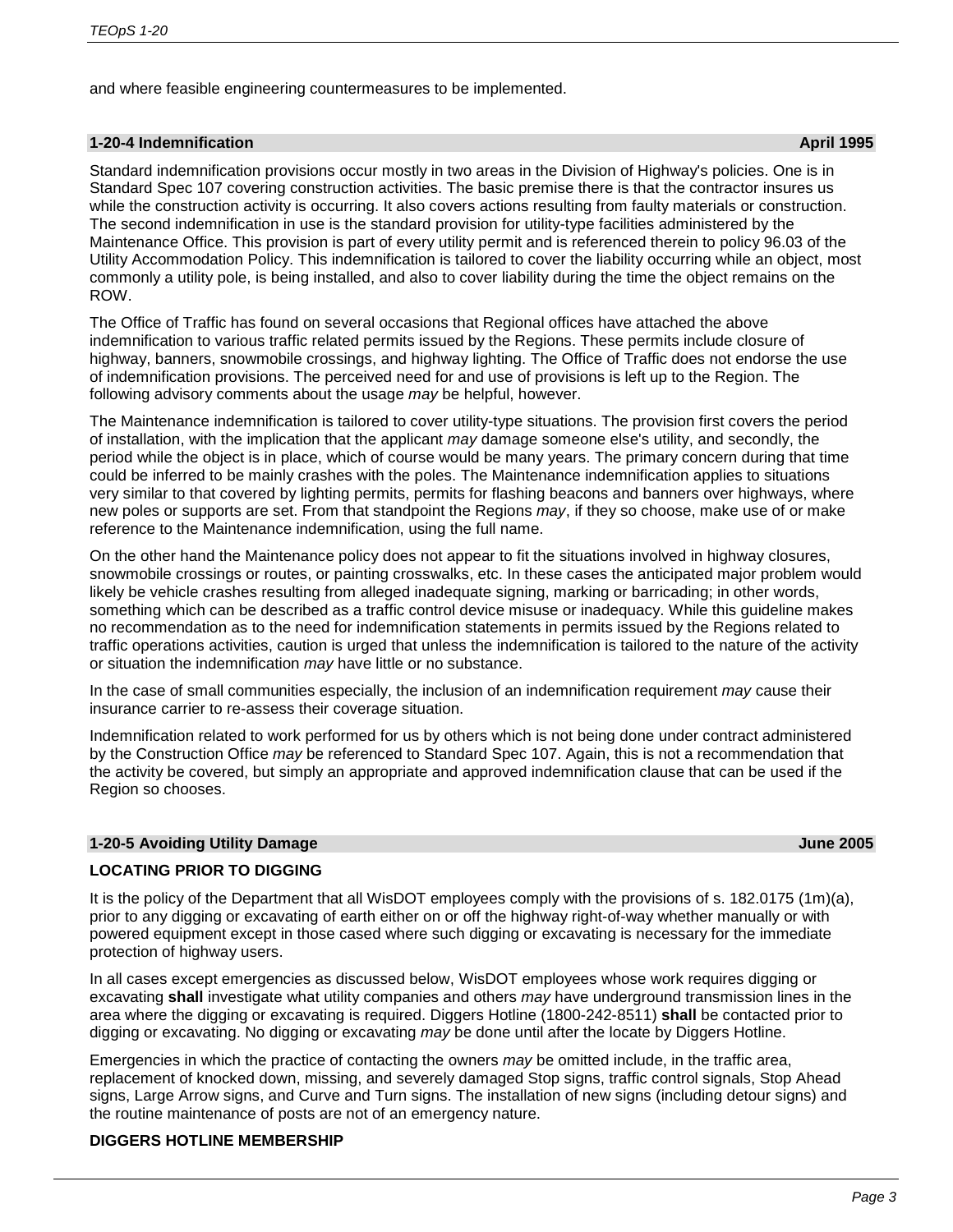Wisconsin law, s. 182.0175 (1m) (b) requires WisDOT to be a participating member of the one call service known as Diggers Hotline system. As a member, WisDOT needs to provide the one call service with information regarding the location of state-owned electrical facilities and WisDOT will receive tickets that require WisDOT to locate and mark its facilities when work is to be performed in the vicinity of those facilities.

In order to incorporate WisDOT electrical facilities into the Diggers Hotline database, the Regional offices submit location maps to Diggers. Typical electrical installations to include on the Diggers Hotline service are: signal systems, lighting systems, flashing beacons, ramp meters, changeable message signs, rest areas, and weigh scales.

Following receipt of a Diggers Hotline ticket, WisDOT electrical installations are field-located by Electrical personnel or a designated contractor. To ensure valid tickets are received, electrical installation location maps *should* be verified and updated routinely.

#### **1-20-10 Response to Damage June 2005**

## **BACKGROUND**

The Department has a 24/7 obligation to respond to failures or damage that *may* jeopardize traffic safety or mobility. Given the extent of the system and the role of the Department, it is most often the case that law enforcement or local government employees will become aware of these situations first. A protocol for dealing with those situations will benefit the entity that first becomes involved, as well as serving the public needs for safety and mobility.

## **NOTIFICATION TO OTHERS**

In conjunction with and addition to the "Highway Facilities Damage Claim Program" coordinated by Risk Management, each region **shall** develop an on-going program of establishing and maintaining contacts with appropriate enforcement agencies, for the purpose of distributing information on whom to contact for emergency sign repair.

This notification *should* include the types of signs which are critical in nature and the telephone number and agency of whom the enforcement people are to contact at any given hour of the week -- day, night, weekday, weekends.

The notification *should* also include the appropriate contact regarding traffic signals, highway lighting and other appurtenances. Instructions *should* go on to cover reporting of routine damage or malfunction of a nonemergency nature.

The same notifications *should* be distributed to state maintenance people and others who *may* be in a position to see and report problems.

A suggested letter to be used for this purpose is included as part of this guideline.

## **CRITICAL SIGNS**

Critical signs are stop signs and yield signs, and *may* include large arrows in critical locations, keep right signs on important transition sections, and similar applications.

Date

## Addressee

Subject: Reporting Damage to Signs and Signals On State Trunk Highways

We are contacting you to reconfirm and/or update information on whom to contact regarding the repair of damaged highway signs and traffic signals which are owned and operated by the State Department of Transportation.

We have assumed that you have enforcement officers and/or maintenance workers who will come upon damage and will be obliged to initiate action to have repairs made. The list on the next page will serve to expedite obtaining the proper phone number and the circumstances necessitating a call. You *should* make copies of this list available to each person.

We suggest that the officer or employee keep a record of the time and circumstances when contact was made with the person on the list.